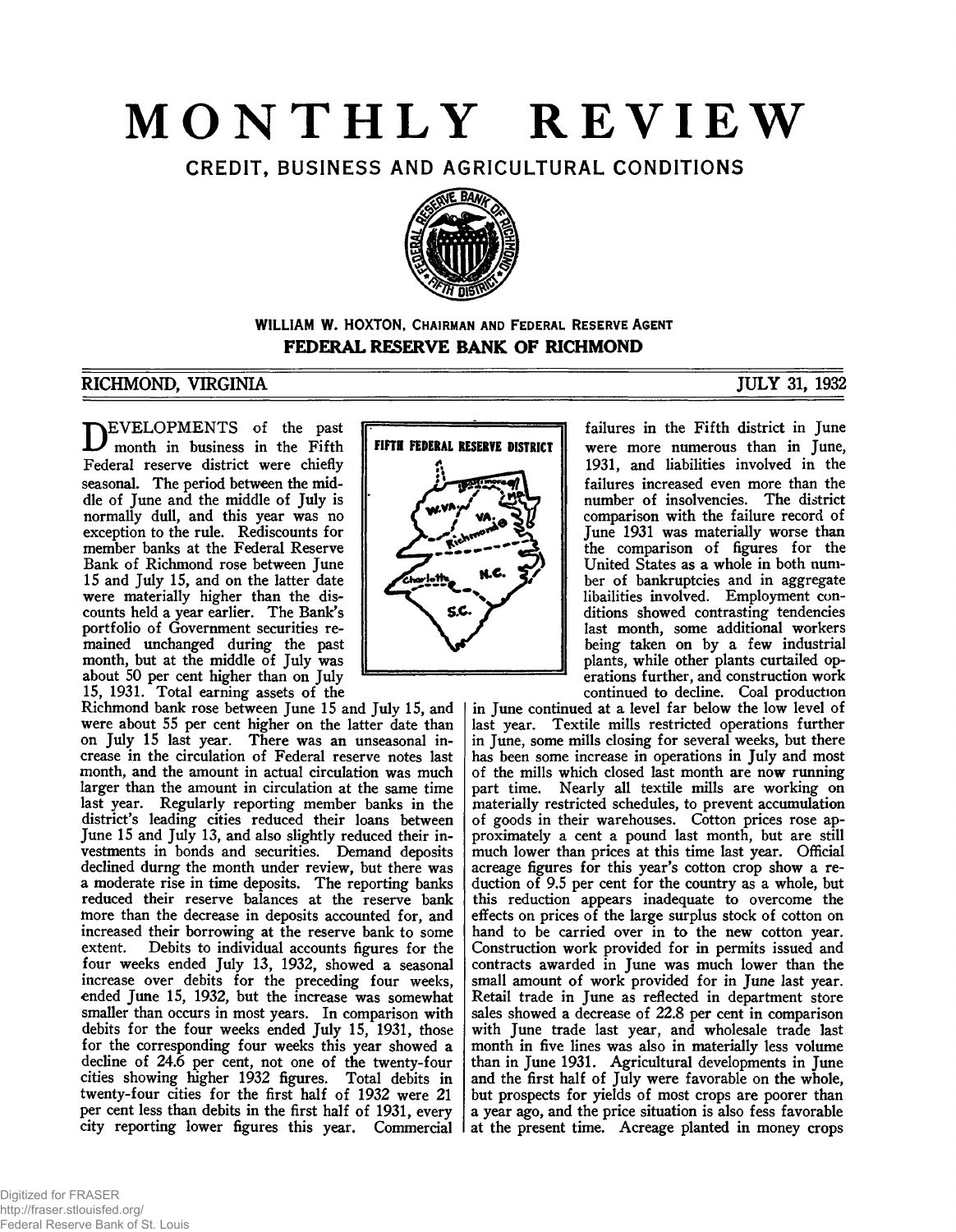are lower this year, and in the case of tobacco the acreage reduction has been so large that some beneficial effects may be brought about in tobacco prices next fall. Farmers used less fertilizer this year than in any other recent year, and in every way the growers are making the 1932 crops as cheaply as possible.

## **Reserve Bank Statement**

|                                                                                                                                      | 000 omitted                                   |                                               |                                               |
|--------------------------------------------------------------------------------------------------------------------------------------|-----------------------------------------------|-----------------------------------------------|-----------------------------------------------|
| <b>ITEMS</b>                                                                                                                         | July 15<br>1932                               | June 15<br>1932                               | July 15<br>1931                               |
| Government securities<br>Other earning assets<br>                                                                                    | \$29,957<br>3,659<br>47.133                   | \$24,537<br>3,787<br>47,133                   | \$17,235<br>3,160<br>31,558<br>220            |
| Total earning assets<br>Circulation of Fed. Res. notes<br>Members' reserve deposits<br>Cash reserves<br><br>Reserve ratio<br><b></b> | 80,749<br>91,918<br>50,487<br>79,768<br>51.27 | 75.457<br>88,324<br>61,209<br>84,656<br>55.55 | 32,173<br>68,970<br>62,211<br>90.222<br>66.49 |

The figures in the accompanying table show the principal items on the Federal Reserve Bank of Richmond's statement of condition as of July 15, 1932, in comparison with corresponding figures a month and a year earlier. The volume of rediscounts for member banks held by this Bank on July 15, 1932, was more by \$5,420,000 than rediscounts held on June 15 this year and also showed an increase of \$12,722,000 above the July 15, 1931, figure. An increase in rediscounts at midsummer is contrary to the course of borrowing at the reserve bank during the past two years, but is in line with the seasonal trend developed in earlier years. There was a slight decrease of \$128,000 in open market paper in the Bank's portfolio last month, but the amount held on July 15 was \$499,000 above the holdings on July 15 last year. No change occurred in the Bank's holdings of Government securities between June 15 and July 15, but on the later date totaled \$15,- 575,000 more than Government securities held on July 15, 1931. These securities were acquired through participation in System purchases on the open market. The changes in the several items resulted in a net increase of \$5,292,000 in total earning assets between June 15 and July 15, and there was an increase of \$28,576,000 in the Bank's earning assets during the past year. An unusual expansion of Federal reserve notes in actual circulation occurred last month, the increase amounting to \$3,594,000, and on July 15, 1932, the volume of notes in actual circulation exceeded the notes of July 15, 1931, by \$22,948,000. Between June 15 and July 15, member bank reserve deposits at the Federal Reserve Bank of Richmond declined by \$10,- 722,000, there having been an unusual and temporary increase in June, and the year showed a decrease of \$11,724,000, the latter decline being due to lower deposits in member banks this year. The cash reserves of the Richmond reserve bank declined \$4,888,000 during the past month, and on July 15 were \$10,454,000 less than reserves a year earlier. Corresponding declines also occurred in the ratios of cash reserves to note and deposit liabilities combined, this ratio falling 4.28 points last month and 15.22 points during the year.

**Member Bank Statement**

|                                                                                                                                                                                                                                                        | ooo omitted                                                                                   |                                                                                               |                                                                                               |
|--------------------------------------------------------------------------------------------------------------------------------------------------------------------------------------------------------------------------------------------------------|-----------------------------------------------------------------------------------------------|-----------------------------------------------------------------------------------------------|-----------------------------------------------------------------------------------------------|
| <b>ITEMS</b>                                                                                                                                                                                                                                           | July 13<br>1932                                                                               | June 15<br>1932                                                                               | July 15<br>1931                                                                               |
| Loans on stocks and bonds (in-<br>cluding Governments)<br>1.1.1.1.1.1.0<br>Total loans and discounts<br>Investment in stocks and bonds<br>Reserve bal. with F. R. Bank<br>Time deposits<br>-------------------------------<br>Borrowed from F. R. Bank | \$123,485<br>204.210<br>327,695<br>247.200<br>34,665<br>12,840<br>277,071<br>229,315<br>7.208 | \$123,955<br>211,632<br>335,587<br>247,689<br>44,282<br>11,915<br>288,403<br>226,282<br>6.315 | \$156,157<br>251,029<br>407,186<br>225,623<br>40.794<br>13,346<br>335,436<br>267,209<br>2.565 |

The accompanying table shows the principal items of condition reported by all member banks in twelve leading cities of the Fifth reserve district as of three dates, July 13 and June 15, 1932, and July 15, 1931, thus affording opportunity for comparison of the latest available figures with those of the preceding month this year and the corresponding month last year. Forty-nine banks are included in the tabulation.

Between June 15 and July 13, both this year, total loans and discounts in the reporting banks declined by \$7,892,000, of which \$7,422,000 was in "All other loans," which are chieflly commercial, industrial or agricultural in character. Investments in bonds and other securities decreased \$9,617,000 during the month, and the reporting banks also decreased their reserve deposits at the Federal Reserve Bank of Richmond by \$9,617,000. Cash in vaults rose by \$925,000 between June 15 and July 13. There was a decline of \$11,332,- 000 in demand deposits last month in the forty-nine reporting banks, but time deposits rose by \$3,033,000 leaving a net decrease in deposits amounting to \$8,- 299,000, most of which was due to the decrease in loans and discounts. The reporting banks increased their borrowing at the reserve bank by \$893,000 between the middle of June and the middle of July.

Comparison of the July 13, 1932, condition figures with those for July 15, 1931, shows marked changes in several items during the year. Loans on stocks and bonds declined by \$32,672,000, and "All other loans" decreased by \$46,819,000, a total decrease in loans and discounts amounting to \$79,491,000, approximately 20 per cent of total loans a year ago. This drop in loans was naturally accompanied by a decline in deposits, demand deposits decreasing \$58,365,000 and time deposits falling \$37,894,000, a total of \$96,259,000, or 16 per cent of aggregate deposits on July 15, 1931. Lower deposits brought a corresponding decline in reserve balances carried by the reporting banks at the reserve bank, this item declining \$6,129,000 during the year. Cash in vaults also dropped \$506,000 between July 15, 1931, and July 13, 1932. The forty-nine banks increased their investments in bonds and securities by \$21,577,000 during the year under review, and also increased their borrowing at the Federal Reserve Bank of Richmond by \$4,643,000.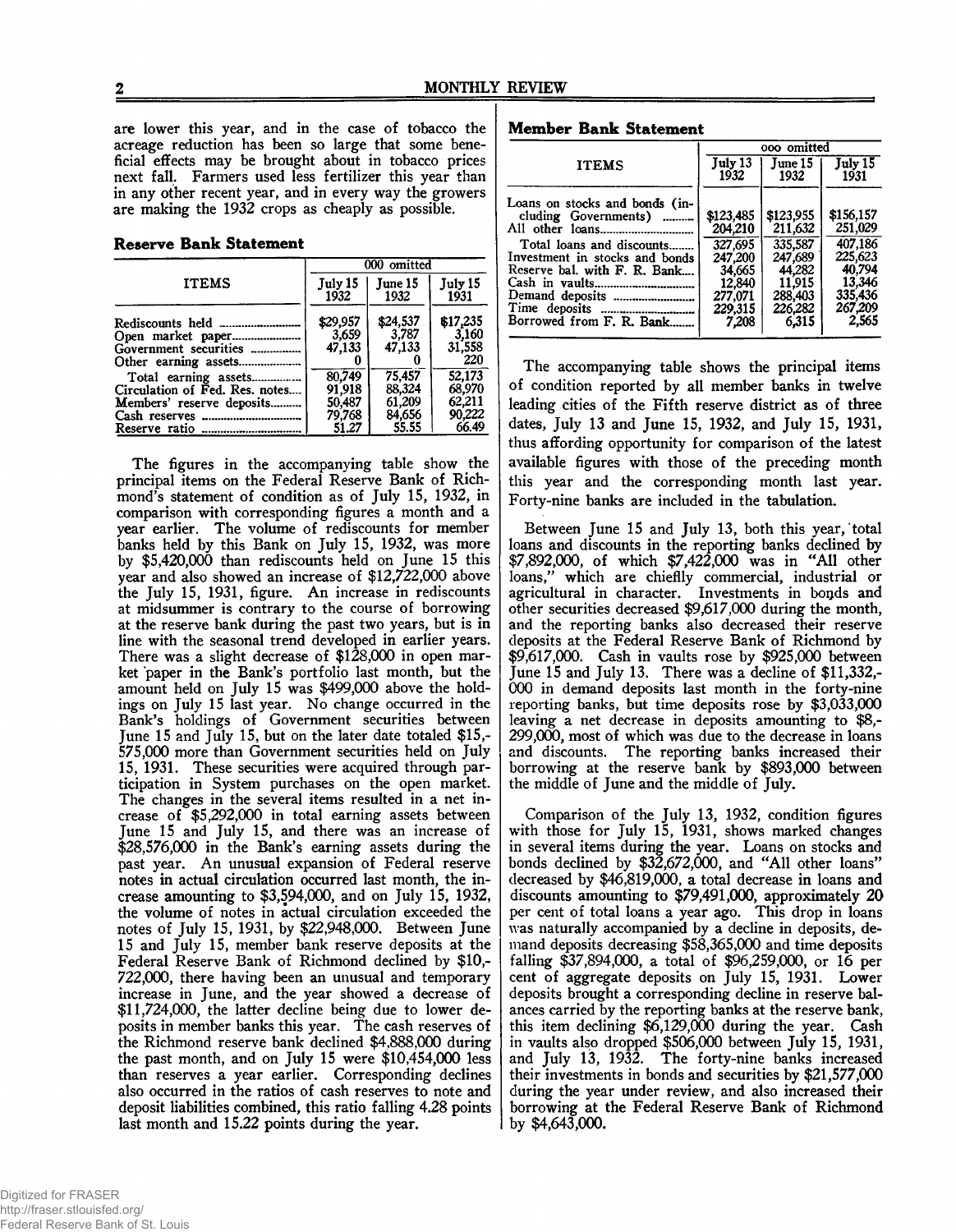## **Time and Savings Deposits**

Time deposits in forty-nine regularly reporting member banks and aggregate deposits in twelve mutual savings banks in Baltimore totaled \$442,717,818 at the end

of June 1932, an increase over time and savings deposits totaling \$439,403,447 at the end of May this year, but materially less than \$477,133,547 in deposits at the end of June last year.

# **DEBITS TO INDIVIDUAL ACCOUNTS**

|                                                           |                                                                                                                                                                                                                                                                                                                             | Total Debits During the Four Weeks Ended                                                                                                                                                                                                                                                                                    | Semi-Annual Totals                                                                                                                                                                                                                                                                                                                |                                                                                                                                                                                                                                                                                                                                                  |                                                                                                                                                                                                                                                                                                                                                        |
|-----------------------------------------------------------|-----------------------------------------------------------------------------------------------------------------------------------------------------------------------------------------------------------------------------------------------------------------------------------------------------------------------------|-----------------------------------------------------------------------------------------------------------------------------------------------------------------------------------------------------------------------------------------------------------------------------------------------------------------------------|-----------------------------------------------------------------------------------------------------------------------------------------------------------------------------------------------------------------------------------------------------------------------------------------------------------------------------------|--------------------------------------------------------------------------------------------------------------------------------------------------------------------------------------------------------------------------------------------------------------------------------------------------------------------------------------------------|--------------------------------------------------------------------------------------------------------------------------------------------------------------------------------------------------------------------------------------------------------------------------------------------------------------------------------------------------------|
| <b>CITIES</b>                                             | July 13, 1932                                                                                                                                                                                                                                                                                                               | June 15, 1932                                                                                                                                                                                                                                                                                                               | July 15, 1931                                                                                                                                                                                                                                                                                                                     | 1932                                                                                                                                                                                                                                                                                                                                             | 1931                                                                                                                                                                                                                                                                                                                                                   |
| Charleston, W. Va<br>Cumberland, Md.<br>Washington, D. C. | 6,541,000<br>\$<br>259,227,000<br>8,671,000<br>30,497,000<br>28,585,000<br>12,336,000<br>6,985,000<br>4,482,000<br>12,127,000<br>9,847,000<br>7,769,000<br>6,332,000<br>9,738,000<br>11,659,000<br>6.394,000<br>33,850,000<br>3,231,000<br>14.543.000<br>106,738,000<br>16,790,000<br>4,980,000<br>195,842,000<br>6,508,000 | 6,900,000<br>\$<br>244,559,000<br>10,158,000<br>27,935,000<br>29,254,000<br>11,342,000<br>4,771,000<br>3,923,000<br>13,788,000<br>8,958,000<br>7,269,000<br>5,049,000<br>9,568,000<br>11,358,000<br>7,094,000<br>32,925,000<br>3,189,000<br>11,882,000<br>89,859,000<br>16,347,000<br>5,010,000<br>177,531,000<br>6,910,000 | 10,325,000<br>\$<br>353,769,000<br>19,562,000<br>35,847,000<br>39,591,000<br>21,242,000<br>8,959,000<br>7,345,000<br>26,394,000<br>15,815,000<br>14,508,000<br>8,535,000<br>14.776.000<br>18,696,000<br>9,674,000<br>45,437,000<br>4,519,000<br>23,734,000<br>117,385,000<br>24,228,000<br>8,573,000<br>228,600,000<br>10,849,000 | 52,989,000<br>\$.<br>1,743,860,000<br>68,827,000<br>188,723,000<br>211,652,000<br>93,811,000<br>35,411,000<br>29,463,000<br>89.894,000<br>63,855,000<br>64,963,000<br>36,104,000<br>69,750,000<br>79,136,000<br>47.130.000<br>220,353,000<br>22,375,000<br>90,387,000<br>653,944,000<br>123,507,000<br>40.061.000<br>1,236,015,000<br>49,457,000 | 70,626,000<br>\$<br>2,272,463,000<br>109,638,000<br>237,655,000<br>259,904,000<br>141,863,000<br>47,210,000<br>38,329,000<br>143,300,000<br>112,317,000<br>96,632,000<br>51,213,000<br>101,330,000<br>102,415,000<br>64,619,000<br>292,707,000<br>27,311,000<br>120,007,000<br>743,073,000<br>158,384,000<br>58,280,000<br>1,443,395,000<br>73,096,000 |
|                                                           | 25,702,000                                                                                                                                                                                                                                                                                                                  | 21,152,000                                                                                                                                                                                                                                                                                                                  | 31,692,000                                                                                                                                                                                                                                                                                                                        | 169,844,000                                                                                                                                                                                                                                                                                                                                      | 206,505,000                                                                                                                                                                                                                                                                                                                                            |
|                                                           | \$829,374,000                                                                                                                                                                                                                                                                                                               | 766,731,000<br>S                                                                                                                                                                                                                                                                                                            | \$1,100,055,000                                                                                                                                                                                                                                                                                                                   | \$5,481,511,000                                                                                                                                                                                                                                                                                                                                  | \$6,972,272,000                                                                                                                                                                                                                                                                                                                                        |

The accompanying table of debits to individual accounts shows aggregate figures for all checks drawn against depositors' accounts in the banks of twentyfour cities of the Fifth reserve dstrict during three equal periods of four weeks, ended July 13, 1932, June 15, 1932, and July 15, 1931. In addition, the table also shows figures for the half-year ended June 30, 1932, with comparative figures for the first half of 1931.

During the four weeks ended July 13, 1932, aggregate debits to individual accounts in the twenty-four reporting cities totaled \$829,374,000, an increase of \$62,643,000, or 8.2 per cent, over debits totaling \$766,- 731,000 during the preceding four weeks, ended June 15, 1932. This increase was seasonal, and was caused chiefly by quarterly and semi-annual payments on and around July 1. The rise during the later period was somewhat larger than the rise for the corresponding period last year, but was rather less than occurs in most years. Seventeen of the twenty-four cities reported higher figures for the four weeks ended July 13, while seven cities failed to register the usual gain.

A comparison of the figures for the four weeks ended July 13, 1932, with corresponding figures for the four weeks ended July 15, 1931, shows a general decline averaging 24.6 per cent, every one of the reporting cities sharing in the decline in debits this year.

Total debits in the first half of 1932 amounted to \$5,481,511,000 in the twenty-four reporting Fifth district cities, compared with debits aggregating \$6,972,- 272,000 in the first half of 1931, a decline of \$1,490,- 761,000, or 21 per cent, this year. In comparison with semi-annual debits in other years, totals for 1932 were the lowest for any year since this Bank began tabulating debits figures in 1924, and were 34 per cent below the total for the first half of 1929, the highest year on the reserve bank's record. Every one of the twentyfour reporting cities show lower debits figures for the past six months than for the corresponding six months of 1931.

# **Commercial Failures**

The business failure record of the Fifth Federal reserve district in June in comparison with June 1931 was worse than the average for the United States. Bankruptcies numbering 179 were reported in the district last month, compared with 112 bankruptcies in June last year, an increase of 59.8 per cent. The National increase was only 34.9 per cent. In aggregate liabilities involved in the failures, the Fifth district with \$6,996,072 showed an increase of 192.3 per cent over liabilities totaling \$2,393,591 reported in June 1931. The National increase in liabilities last month was 48.9 per cent. The Atlanta, St. Louis and San Francisco districts reported fewer failures and lower liabilities in June 1932 than in June 1931, and the Cleveland district reported lower liabilities, but the other districts reported more failures and greater liabilities.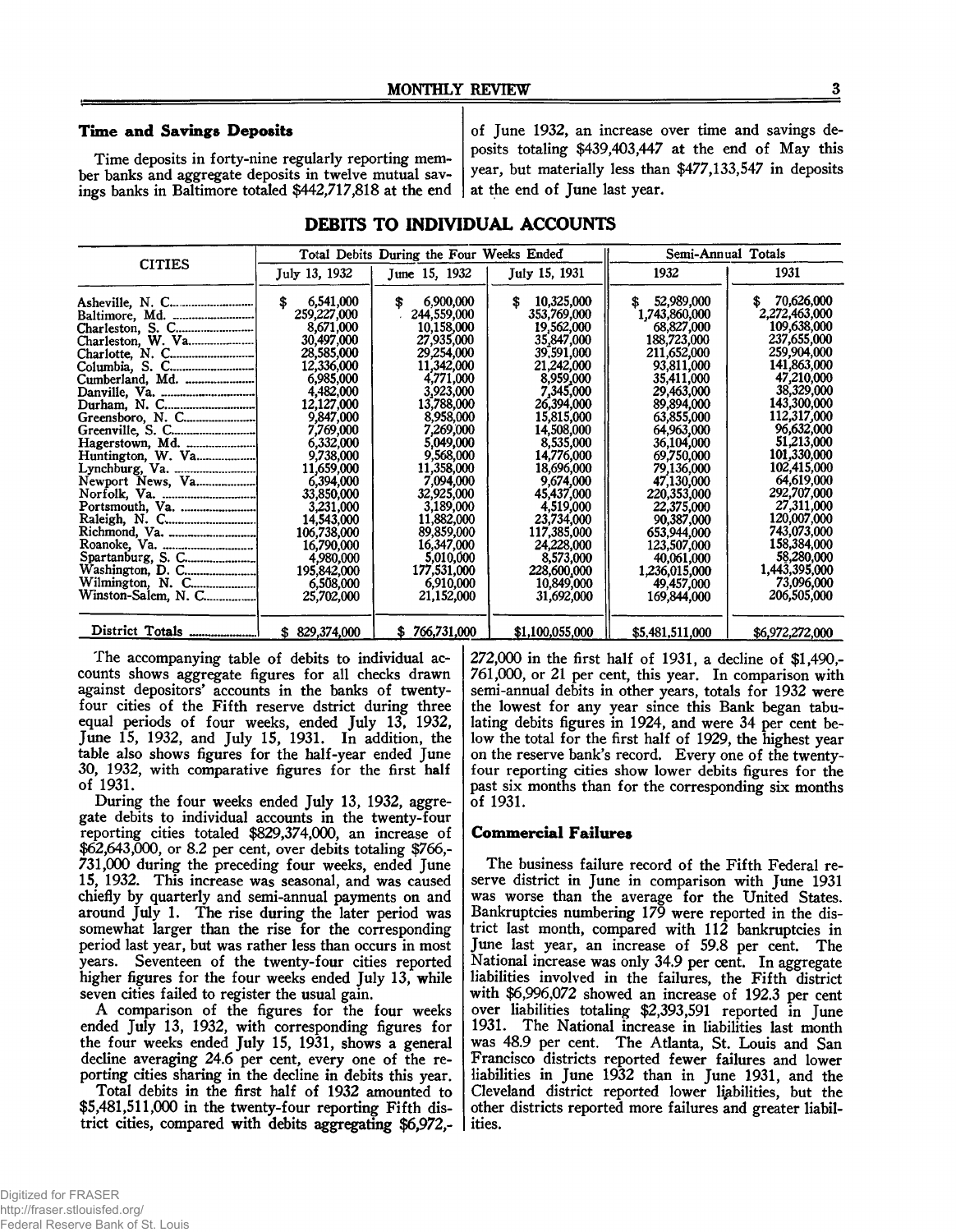Insolvencies in the Fifth reserve district in the first half of 1932 numbered 1,028, compared with 948 insolvencies in the first half of 1931, an increase of only 8.4 per cent, but the aggregate liabilities involved in the 1932 failures totaled \$34,231,681, an increase of 71.3 per cent over liabilities totaling \$19,986,263 involved in failures in the January-June figures last year. The continued depression seems to be reaching larger firms than those first affected when the slump began, and these larger failures naturally swell the liability total.

## **Employment**

Employment conditions in the Fifth reserve district show no improvement, but on the contrary appear to have grown slowly worse. A few industrial plants are speeding up operations to some extent after the vacation and inventory period, but the workers taken on are in most cases people who have been idle only a few weeks, and there as yet is no relief in sight for workers who have been out of work many months. Building tradesmen continue almost entirely idle, and unless the new relief bill passed by Congress speeds up road work and other governmental projects there is no building revival in sight at present. Textile mills are operating on about half time, and coal production is at very low level. Exhaustion of savings by the unemployed is increasing the, need for help from public and private funds, and unless there is material improvement in employment before next winter the relief problem will be quite serious in many towns and cities.

#### **Coal Production**

Total production of bituminous coal in the United States in June 1932 amounted to 17,712,000 net tons, compared with 18,384,000 tons mined in May 1932 and 29,185,000 tons in June last year. Daily average production in June this year of 681,000 tons compared with an average of 727,000 tons in May 1932 and 1,- 123,000 tons in June 1931. Total production of soft coal during the present calendar year to July 9 amounted to 149,182,000 net tons, the lowest figure for the corresponding period of recent years. Tidewater shipments of coal through Hampton Roads totaled 9,030,- 009 tons during the first half of this year, compared with 10,820,790 tons shipped in the corresponding period in 1931.

The June 25 report of the Bureau of Mines, Department of Commerce, gave coal production figures by states for the month of May 1932. West Virginia with 6,115,000 tons was in first place, Pennsylvania ranking second with 5,407,000 tons. The states of West Virginia, Virginia and Maryland mined a total of 6,740,000 tons of bituminous coal in May, 36.7 per cent of total National production.

#### **T extiles**

A considerable number of textile mills in the Fifth reserve district were closed a part of June for vacation, to overhaul machinery, or to prevent the accumu-

lation of manufactured goods, and consequently cotton consumption declined sharply last month. Fifth district mills consumed only 144,892 bales last month, compared with 158,464 bales used in May 1932 and 204,769 bales in June 1931. Last month North Carolina mills used 77,752 bales, South Carolina mills used 61,182 bales, and Virginia mills used 6,958 bales. June 1932 consumption in Virginia and the Carolinas was 45.2 per cent of National consumption, a lower percentage than 47.7 per cent of National consumption in May 1932 but slightly higher than 45.1 per cent in June 1931. On June 21, the Department of Commerce issued a report on spindles in place, spindles active in May, total spindle hours of operation in May, and average hours of operation per spindle in place in May. On May 31, 1932, there were 31,737,174 spindles in place in the United States, North Carolina leading with 6,193,474, or 19.5 per cent of the total, Massachusetts ranking second with 6,168,048 spindles, or 19.4 per cent, and South Carolina third with 5,687,944 spindles, or 17.9 per cent. The Fifth district as a whole had 39.6 per cent of total spindles in place in the United States at the end of May 1932. In actual spindle hours of operation, South Carolina led all states for May with 1,265,480,511 hours, or 27.6 per cent of the National total of 4,577,485,125 hours, and North Carolina ranked second with 1,008,174,324 hours, or 22.0 per cent, while Massachusetts had only 349,- 417,637 hours, or 7.6 per cent. The Fifth district, with 39.6 per cent of total spindles in the United States in place in May, showed 52.4 per cent of total hours of operation. In actual hours of operation per spindle in place, the Fifth district states did not compare quite so favorably with others, South Carolina with an average of 222 hours of operation per spindle ranking third, Virginia with 184 hours ranking fifth, and North Carolna with 163 hours ranking sixth. The average hours of operation for the United States was 144, considerably lower than the average in any Fifth district state.

# **Cotton Statistics**

Spot cotton prices ruled slightly higher during the past month than in the preceding one. In our June 30 *Review* we quoted the average price paid for middling inch upland cotton on ten Southern markets at 4.99 cents per pound on June 17. From that figure the average price advanced to  $5.00$  cents on June  $24$ , to  $5.43$ cents on July 1, and to 5.73 cents on July 8, but after that date the price declined to 5.53 cents on July 15, the latest date for which official quotations are available.

Consumption of cotton in the United States in June 1932 totaled 320,783 bales, compared with 332,439 bales used in May this year and 453,901 bales in June 1931. Total consumption for the eleven months of the present cotton year—August 1 to June 30—amounted to 4,590,447 bales, compared with 4,812,090 bales consumed in the corresponding period of the 1930- 1931 season. Manufacturing establishments held 1,- 322,793 bales on June 30, compared with 1,463,389 bales held on May 31 and 1,131,191 bales on June 30, 1931. Public warehouses and compresses held 7,154,-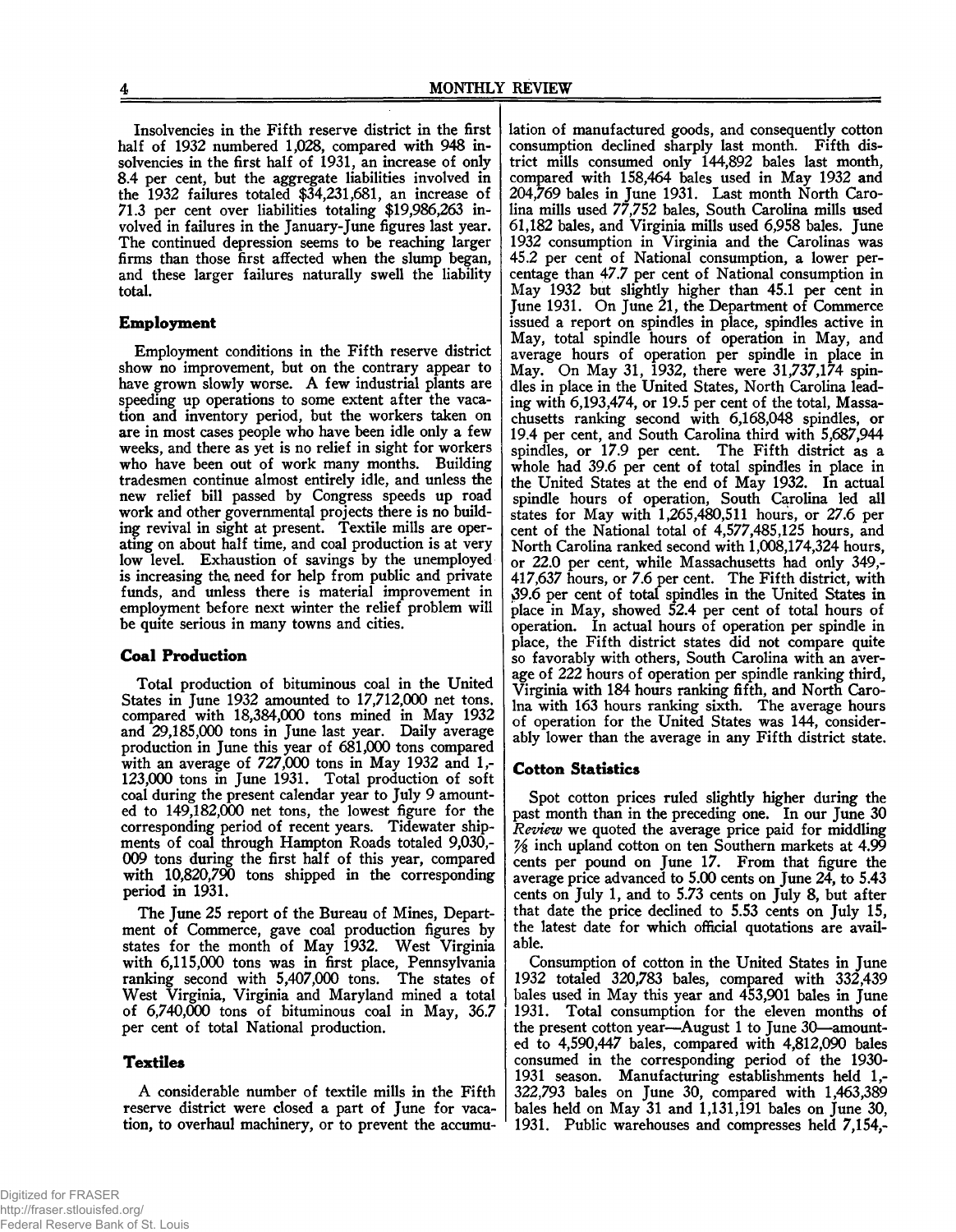241 bales in storage at the end of June this year, compared with 7,608,604 bales so held a month earlier and 4,970,584 bales on June 30 last year. June exports totaled 360,205 bales, compared with 500,871 bales sent abroad in May 1932 and 255,403 bales exported in June 1931. Exports during the eleven months of this cotton year totaled 8,258,072 bales compared with 6,- 500,868 bales shipped over seas during the corresponding eleven months ended June 30,1931. Spindles active at some tmie during June numbered 20,561,914, compared with 21,639,352 in May this year and 25,898,026 in June 1931.

Cotton consumption in the cotton growing states totaled 274,687 bales in June, compared with 287,655 bales used in May and 356,674 bales in June 1931. Last month's consumption in the cotton growing states amounted to 85.63 per cent of National consumption, a lower percentage than 86.53 per cent in May this year but higher than 78.58 per cent in June 1931. Of the 274,687 bales of cotton consumed in the cotton growing states in June, the Fifth district mills used 144,892 bales, or 52.75 per cent, a lower percentage than 57.22 per cent of Southern consumption attained by Fifth district mills in June last year.

On July 8, the Department of Agriculture issued its first cotton acreage report of the season, and estimated the area in cultivation as 9.5 per cent less than the acreage in 1931. Every one of the cotton growing states except Missouri and Virginia decreased acreage this year. In the Fifth reserve' district, South Carolina showed a reduction of 10 per cent and North Carolina reported a reduction of 6 per cent, but Virginia, an unimportant factor in cotton production, planted 8 per cent more than last year. Heavy producing states outside the Fifth district reported the following reductions in acreage: Georgia, 14% ; Oklahoma, 11 % ; Alabama-Louisiana and Texas, 10% each; Mississippi, 8%; Tennessee, 5% ; and Arkansas, 3%. No official condition figures are yet available, but on the whole the weather has been only moderately favorable for cotton development, weevils are more numerous in parts of the belt than in several years, and a great deal of cotton was planted with relatively little fertilizer.

# **Agricultural Notes**

Farm crops have advanced far enough to give some dication of probable production for this year. On indication of probable production for this year. the whole, acreages in the Fifth district are lower for cash crops and higher for feed and food stuffs.

*Maryland* acreage figures are about 2 per cent lower this year than in 1931. Notable decreases in the acreages of corn, wheat, tobacco and sweet potatoes are reported, but these are partially offset by increased acreages of hay, barley and potatoes. The wheat crop suffered severe losses from insects and diseases during June and the crop is now estimated at 5,890,000 bushels. Corn has not grown well this spring and prospects are for a yield per acre about two bushels below average. Tobacco was reported 10 per cent below last year's acreage on June 1, but later reports indicate serious insect and disease injury and the acreage will probably be further reduced. A considerable proportion of the

Federal Reserve Bank of St. Louis

tobacco crop was planted late, and in addition plants have been attacked by insects. About average yields of Irish potatoes are expected, and better than average yields of sweet potatoes. Hay crops promise an average production this year. A good yield of grapes is in prospect, but other fruits are spotted and production of apples, peaches and pears will all be considerably lower than last year.

*Virginia* farmers have made some drastic readjustments of crop acreages to the low prices of cash crops and to the necessity of producing food and feed supplies. The acreage of such cash crops as wheat, potatoes, tobacco and peanuts has been reduced, but the acreage of some feed crops, barley and hay, has been increased. While no definite statistics of acreage planted to vegetables are available, there is a noticeable increase in the number and size of farm gardens throughout the state. Crop prospects on July 1 in Virginia were slightly better than on June 1, but considerably below the unusually favorable outlook on July 1 last year. During the first half of June weather conditions were too dry and cool for proper growth of crops, but general rains and hot weather after the 15th caused rapid improvement. While the growth of all cultivated crops on July 1 was more backward than usual, fields have been well cultivated and the crops are unusually clean, and generally have a good color. The dry weather in June probably caused corn, cotton, peanuts, tobacco, soybeans and cowpeas to develop good root systems. Early threshing reports indicate that the wheat crop will not yield as well as had been expected, and the crop is now estimated at 7,371,000 bushels, compared with the unusually large crop of 13,266,000 bushels harvested last year. The average production for the five years was 8,643,000 bushels. The acreage planted to corn is estimated about 2 per cent less than last year, and the stand is poor and growth backward, but the fields are well cultivated and plants have excellent color. A total production of 35,250,000 bushels is indicated by the July 1 condition, compared with last year's large crop of 43,061,000 bushels. This year's acreages of oats and rye are smaller than those of 1931, but the barley acreage shows an increase of about 15 per cent. A crop of 941,000 tons of hay is expected this year on an acreage 4 per cent greater than the 1931 acreage. Considerable hay was carried over from last year, so an abundant supply of hay feed is assured for this year. Pastures during June declined in all districts except the Southwest, but the late June rains caused considerable improvement and there is sufficient grazing for all livestock. Produuction of Irish potatoes will be considerably less than last year as a result of a much smaller acreage planted and poor yields. The early commercial acreage was reduced nearly 25 per cent. Production of all Irish potatoes, including early commercial, is estimated to be 10,058,000 bushels, compared with 14,278,000 bushels harvested last year and the five-year average of 15,357,000 bushels. The total sweet potato acreage is estimated to be the same as last year, but there has been a slight decrease in the commercial acreage and an increase in the farm crop. The July 1 condition indicates a production of 4,750,000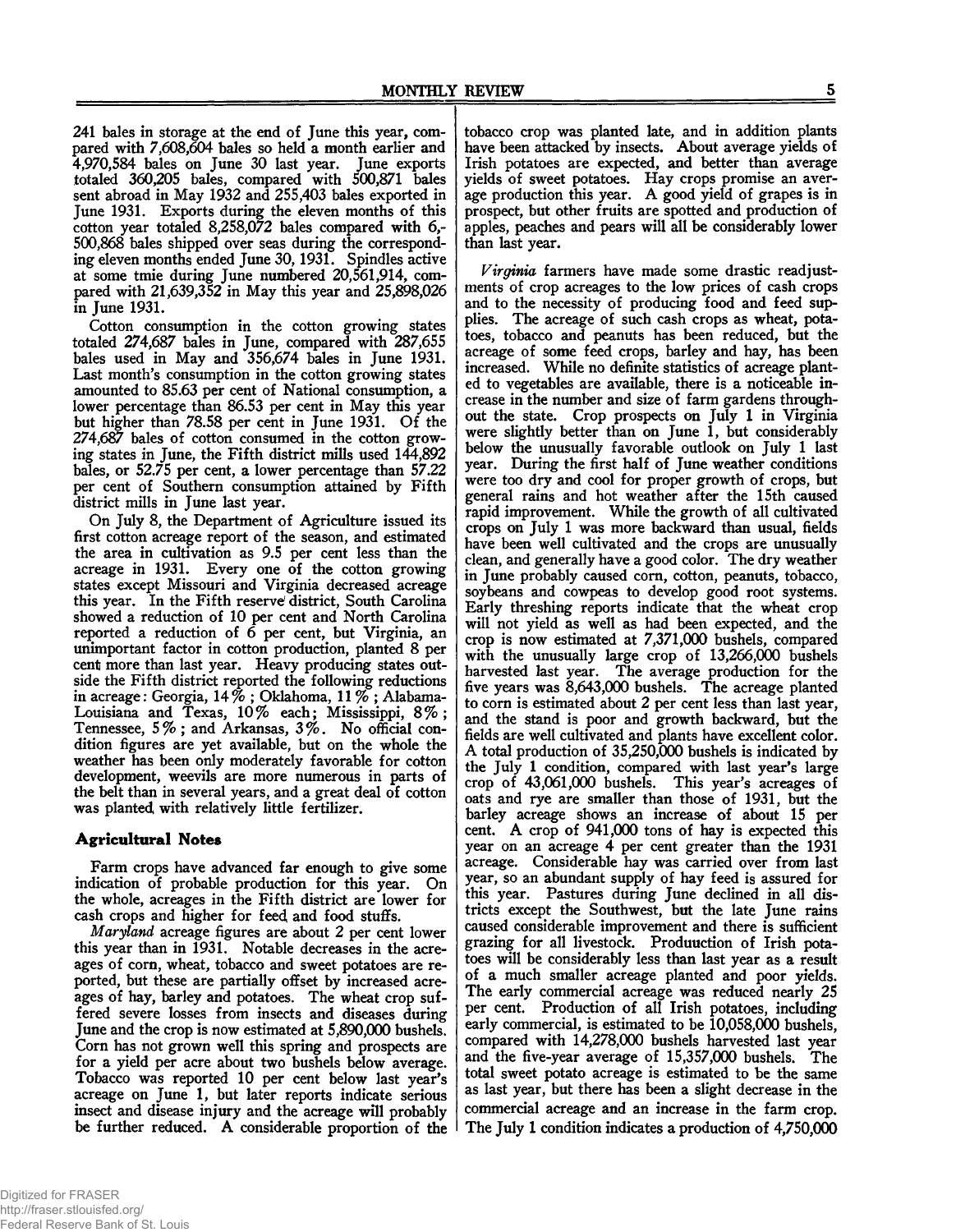bushels, which is about the same as the crop harvested last year. The peanut acreage planted this year is about 10 per cent less than the acreage harvested last year and about the average of the previous five years. Low prices received for last year's crops is the reason for the reduced acreage this year. Virginia tobacco growers this year have planted the smallest acreage since 1870. Low prices, shortage of plants, and unfavorable weather conditions caused a reduction of nearly 36 per cent in this year's acreage. Prospects for the crop on July 1 were poor because growth was backward, plants were quite irregular in size as a result of considerable replanting, and fertilizer used under the tobacco was reduced about 15 per cent. Fields have been well cultivated, and as the greater part of the growing season still remains, considerable improvement may be shown later, the outcome depending largely on weather conditions in July and August. Total production of tobacco in Virginia this year is forecast at 60,916,000 pounds, compared with 97,920,000 pounds harvested last year and 126,860,000 pounds the average production for the five years 1924-1928. Fruit prospects declined during June because of a heavy drop and production is expected to be lower than last year's large crops and even lower than the five-year average. The apple crop is now estimated at 9,450,000 bushels, compared with 21,117,000 bushels last year. No estimate of the commercial crop of apples as distinguished from the total farm crop will be made until August.

*North Carolina* crop acreages for this year are between 1 and 2 per cent less than last year, all crops considered. Cash crops have been somewhat reduced, while food and feed crops have been increased. The corn crop, on an acreage 1 per cent larger, shows a probable production of 43,808,000 bushels, which is 9 per cent less than the 1931 yield. The corn crop is irregular in stand and growth. Wheat acreage was increased 10 per cent, but the crop was not nearly as good as that of 1931 and this year's forecast of 3,515,- 000 bushels is 20 per cent less than last year's. An oat crop of 3,978,000 bushels this year is 12 per cent less than last year. The North Carolina tobacco crop was reduced about 32 per cent this year, and the indicated production of 281,792,000 pounds for 1932 is 42 per cent less than the 1931 crop. Peanut acreage is the same this year as last, but no forecast of probable production has been made. A hay yield of 662,000 tons is a little over 2 per cent less than the crop of

last year. Apples are expected to yield 1,752,000 bushels in 1932, only about one-third the size of last year's yield.

*South Carolina* total acreage is about 2.5 per cent less than the acreage planted last year, for the second year in succession acreage reduction in cash crops more than offsetting increases in food and feed crops. Compared with last July, cotton has been reduced in acreage 10 per cent; tobacco 35 per cent, soybeans grown alone 24 per cent, and Irish potatoes 28 per cent. There is evidence of some shift in acreage from tobacco to cotton and from soybeans to cowpeas. The decrease in total Irish potato acreage is entirely due to a marked reduction in the early commercial crop, since potatoes grown for home use show a slight increase. Crops with acreage increases are corn 2 per cent, oats 3 per cent, peanuts 6 per cent, tame hay and sorghum sirup 11 per cent each, rye 12 per cent, sweet potatoes 13 per cent, cowpeas grown alone 20 per cent, and wheat 40 per cent. The average condition of field crops on July 1 was about normal for recent years and gives promise of fair to good yields. Tree fruits are unusually short, peaches, apples and pears being reported as about onethird of a full crop, whereas the usual production is about two-thirds of a full crop. Small grains harvested this summer were below last year's excellent yields but due largely to increased acreage the total outturn was about 10 per cent above the average of the years 1924-1928. The July 1 condition of the corn crop indicated a production of 23,780,000 bushels, compared with 22,994,000 bushels last year and an average five-year production of 20,227,000 bushels. The oat crop is estimated at 7,974,000 bushels, which is 16 per cent less than the unusually good crop of 1931 but about 9 per cent above the five-year average. The 1932 wheat crop yielded 703,000 bushels, only about 2 per cent more than production last year although this year's acreage was 40 per cent greater. With a reduction of 35 per cent in the tobacco acreage, indicated production is only 38,400,000 pounds, which will be the smallest production in South Carolina since 1916, when only 20,280,000 pounds were harvested. A sweet potato acreage 13 per cent larger than last year and favorable weather combine to indicate a crop of 4,- 800.000 bushels for 1932, which is 51 per cent above the short crop of 1931. Hay prospects are for about 202.000 tons this year, compared with 178,000 tons cut and cured last year.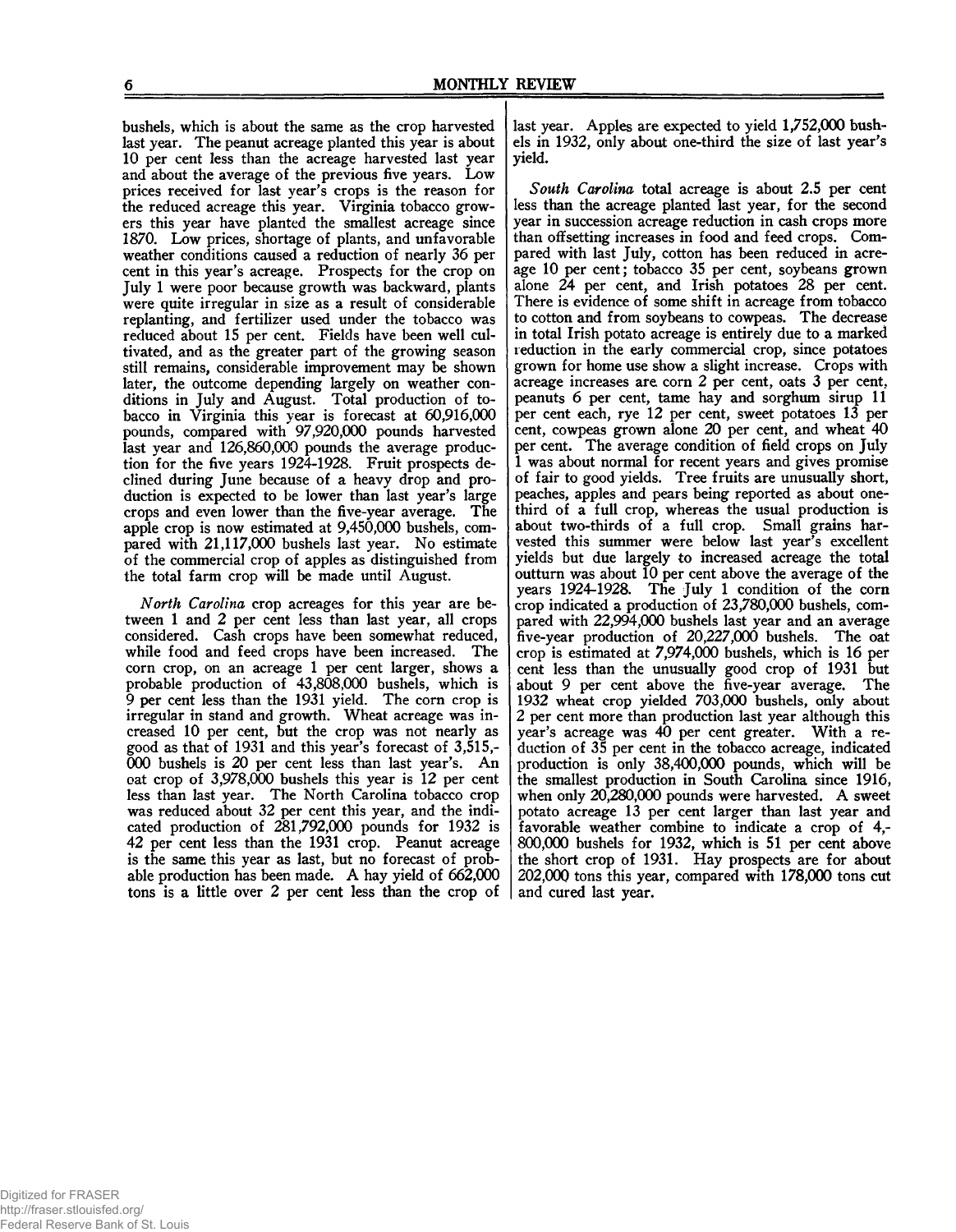**Building Permits Issued in June 1932 and 1931**

| <b>CITIES</b>       | Permits Issued |        |               | <b>Total Valuation</b> |
|---------------------|----------------|--------|---------------|------------------------|
|                     | 1932           | 1931   | 1932          | 1931                   |
| Baltimore, Md.      | 1,170          | 1,611  | 963,720<br>\$ | \$2,423,880            |
| Cumberland, Md.     | 8              | 13     | 6,235         | 8.560                  |
| Frederick, Md.      | 12             | 10     | 5,123         | 10.005                 |
| Hagerstown, Md.     | 12             | 21     | 12,450        | 36,350                 |
|                     | 22             | 19     | 16,750        | 72.300                 |
|                     | 23             | 20     | 21,695        | 11.835                 |
| Lynchburg, Va.      | 32             | 44     | 368,585       | 128,435                |
| Norfolk, Va.        | 103            | 145    | 121,280       | 199,431                |
| Petersburg, Va.     | 2              | 9      | 400           | 9.025                  |
| Portsmouth, Va.     | 30             | 29     | 17,735        | 12,795                 |
| Richmond, Va.       | 113            | 146    | 175,427       | 252,603                |
| Roanoke, Va.        | 39             | 28     | 17,191        | 60,187                 |
| Bluefield. W. Va    | 1              | 11     | 75            | 28,955                 |
| Charleston, W. Va   | 102            | 39     | 25,062        | 120,025                |
| Clarksburg, W. Va   | 19             | 42     | 7,493         | 65.297                 |
| Huntington, W. Va   | 24             | 14     | 5,250         | 69,300                 |
| Asheville, N. C     | 21             | 21     | 3,062         | 6.755                  |
| Charlotte, N. C     | 33             | 55     | 31,716        | 151,065                |
| Durham, N. C        | 12             | 18     | 23,250        | 25,650                 |
| Greensboro, N. C    | 38             | 43     | 8,857         | 32,054                 |
| High Point, N. C    | 4              | 17     | 6,600         | 32,765                 |
| Raleigh, N. C       |                | 17     | 1,175         | 23,575                 |
| Rocky Mount, N. C   |                | 9      | 800           | 3,735                  |
| Salisbury, N. C     | $\frac{5}{2}$  | 4      | 4.500         | <b>17.800</b>          |
| Wilmington, N. C    | 11             | 26     | 3,700         | 62,300                 |
| Winston-Salem, N. C | 45             | 87     | 38,825        | 126,665                |
| Charleston, S. C    | 46             | 32     | 21.125        | 26,795                 |
| Columbia, S. C      | 36*            |        | 85.679*       |                        |
| Greenville, S. C    | 20             | <br>31 | 8.310         | 36.215                 |
| Rock Hill, S. C.    | 9              | 16     | 10.975        | 7.500                  |
| Spartanburg, S. C   | 16             | 25     | 3.115         | 28,610                 |
| Washington, D. C    | 528            | 649    | 1,403,340     | 2,495,100              |
| Totals              | 2,504          | 3,251  | \$3,333,821   | \$6,585,567            |

## **Retail Trade, 33 Department Stores**

|                                                                         |                    | Richmond Baltimore Washington Other Cities District |            |
|-------------------------------------------------------------------------|--------------------|-----------------------------------------------------|------------|
| June 1932 sales, compared with sales in June 1931:                      |                    | $-24.1$ $-24.6$ $-19.0$ $-30.8$ $-22.8$             |            |
| Total sales first half of 1932, compared with first half of 1931:       |                    | $-14.1$ $-19.9$ $-14.9$ $-25.4$ $-18.4$             |            |
| June 30, 1932 stocks, compared with stocks on June 30, 1931:            |                    | $-3.3$ $-11.6$ $-8.8$ $-19.4$ $-11.2$               |            |
| June 30, 1932 stocks, compared with stocks on May 31, 1932:             |                    | $-5.3$ $-1.8$ $-4.2$ $-4.3$ $-3.1$                  |            |
| Number of times stock was turned in June 1932:                          | .332 .303 .33 .191 |                                                     | $\sim$ 299 |
| Number of times stock was turned since January 1, 1932:                 |                    | 1.841 1.777 1.859 1.244 1.744                       |            |
| Percentage of June 1, 1932, receivables collected in June:<br>28.9 22.1 | $29.4$ 24.4        |                                                     |            |

#### **W holesale Trade, 62 Firms**

| 22      | - 9                                               | $\sim$ 6 | $\overline{\mathbf{13}}$<br>Groceries Dry Goods Shoes Hardware Drugs                                       | - 12       |
|---------|---------------------------------------------------|----------|------------------------------------------------------------------------------------------------------------|------------|
| $-15.0$ | $-32.0$ $-29.1$ $-21.7$                           |          | June 1932 sales, compared with sales in June 1931:                                                         | $-12.3$    |
|         |                                                   |          | June 1932 sales, compared with sales in May 1932:<br>$+6.0$ $-13.3$ $-29.6$ $-5.1$ $+6.4$                  |            |
|         |                                                   |          | Jan.-June 1932 sales, compared with sales in Jan.-June 1931:<br>$-15.7$ $-27.4$ $-14.5$ $-18.8$ $-16.2$    |            |
|         | $-7.0(8^*)$ $-20.1(4^*)$ $-25.6(5^*)$ $-8.4(7^*)$ |          | June 30, 1932 stocks, compared with June 30, 1931 stocks:                                                  |            |
|         |                                                   |          | June 30, 1932 stocks, compared with May 31, 1932 stocks:<br>$-4(8^*)$ $-15.7(4^*)$ $-5.7(5^*)$ $-4.8(7^*)$ |            |
|         |                                                   |          | Percentage of June 1, 1932, receivables collected in June:<br>57.5(13*) 28.4(6*) 32.5(6*) 27.7(11*) 45.8(8 | $45.8(8*)$ |

♦Number of reporting firms.

(Compiled July 21, 1932)

♦Not included in totals.

*Building permits issued* in June in thirty-one leading cities of the Fifth reserve district numbered 2,504, compared with 3,251 permits issued in June 1931, and estimated valuation figures for last month totaled only \$3,333,821, a decrease of 49.4 per cent under valuation of \$6,585,567 in June 1931. Only four of the thirty-one reporting cities showed higher valuation figures for June 1932. Lynchburg made the best record for the month, not only reporting the largest increase over June 1931 figures, but also reporting the highest total valuation among the thirty-one cities except for Baltimore and Washington, which are of course much larger cities.

*Contracts* actually awarded in June for construction work in the Fifth reserve district totaled only \$7,784,- 987, compared with \$23,635,727 reported for June 1931, according to figures collected by the F. W. Dodge Corporation. Of the June 1932 awards, \$2,663,497 represented residential types of construction, compared with \$6,730,982 for this class of work in June last year.